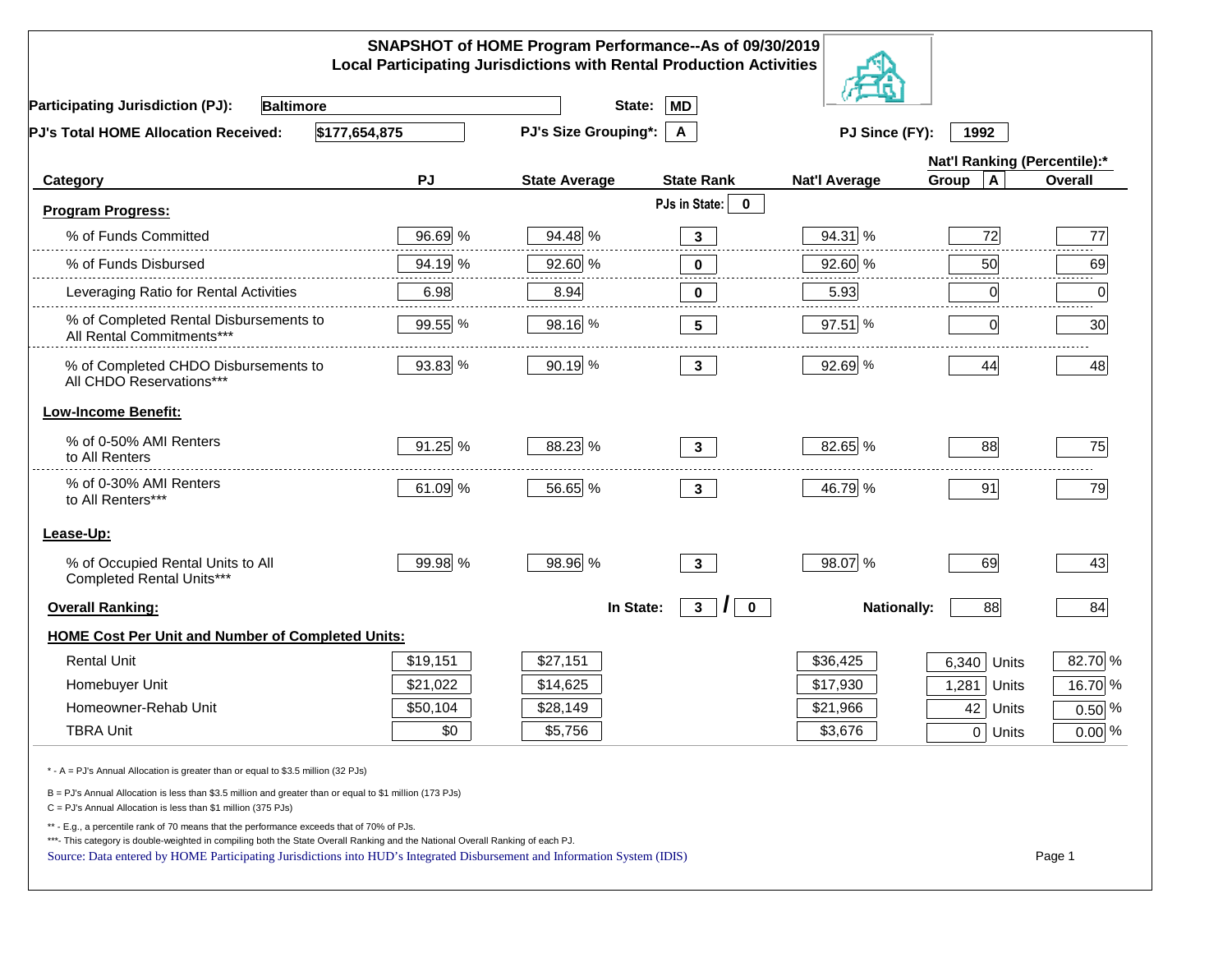|                                                                                                                           |                               |      |                                     |                                        |                     |                                  | <b>Program and Beneficiary Characteristics for Completed Units</b> |                   |                      |                                             |             |
|---------------------------------------------------------------------------------------------------------------------------|-------------------------------|------|-------------------------------------|----------------------------------------|---------------------|----------------------------------|--------------------------------------------------------------------|-------------------|----------------------|---------------------------------------------|-------------|
| <b>Participating Jurisdiction (PJ): Baltimore</b>                                                                         |                               |      |                                     |                                        | MD                  |                                  |                                                                    |                   |                      |                                             |             |
| <b>Total Development Costs:</b>                                                                                           |                               |      | <b>Rental</b>                       | Homebuyer                              |                     | <b>Homeowner</b>                 | <b>CHDO Operating Expenses:</b>                                    |                   | PJ:                  |                                             | $1.5$ %     |
| (average reported cost per unit in<br><b>HOME-assisted projects)</b>                                                      | PJ:<br>State:*<br>National:** |      | \$136,255<br>\$135,251<br>\$135,225 | \$122,255<br>\$107,727<br>\$88,236     |                     | \$97,800<br>\$33,676<br>\$26,222 |                                                                    | (% of allocation) | <b>National Avg:</b> |                                             | $1.1$ %     |
|                                                                                                                           |                               |      |                                     |                                        |                     |                                  |                                                                    |                   |                      |                                             |             |
|                                                                                                                           |                               | %    | $\%$                                | <b>Rental Homebuyer Homeowner</b><br>℅ | <b>TBRA</b><br>$\%$ |                                  |                                                                    |                   |                      | <b>Rental Homebuyer Homeowner</b>           | <b>TBRA</b> |
| <b>RACE:</b>                                                                                                              |                               |      |                                     |                                        |                     |                                  | <b>HOUSEHOLD TYPE:</b>                                             | $\%$              | $\frac{9}{6}$        | %                                           | %           |
| White:                                                                                                                    |                               | 14.4 | 6.1                                 | 0.0                                    | 0.0                 |                                  | Single/Non-Elderly:                                                | 28.3              | 43.0                 | 19.0                                        | 0.0         |
| <b>Black/African American:</b>                                                                                            |                               | 84.0 | 86.9                                | 100.0                                  | 0.0                 | Elderly:                         |                                                                    | 40.2              | 2.1                  | 4.8                                         | 0.0         |
| Asian:                                                                                                                    |                               | 0.2  | 0.8                                 | 0.0                                    | 0.0                 |                                  | <b>Related/Single Parent:</b>                                      | 23.6              | 35.6                 | 61.9                                        | 0.0         |
| American Indian/Alaska Native:                                                                                            |                               | 0.2  | 1.5                                 | 0.0                                    | 0.0                 |                                  | <b>Related/Two Parent:</b>                                         | 3.0               | 9.7                  | 7.1                                         | 0.0         |
| Native Hawaiian/Pacific Islander:                                                                                         |                               | 0.0  | 0.0                                 | 0.0                                    | 0.0                 | Other:                           |                                                                    | 4.7               | 8.7                  | 7.1                                         | 0.0         |
| American Indian/Alaska Native and White:                                                                                  |                               | 0.0  | 0.2                                 | 0.0                                    | 0.0                 |                                  |                                                                    |                   |                      |                                             |             |
| Asian and White:                                                                                                          |                               | 0.0  | 0.0                                 | 0.0                                    | 0.0                 |                                  |                                                                    |                   |                      |                                             |             |
| <b>Black/African American and White:</b>                                                                                  |                               | 0.2  | 0.6                                 | 0.0                                    | 0.0                 |                                  |                                                                    |                   |                      |                                             |             |
| American Indian/Alaska Native and Black:                                                                                  |                               | 0.0  | 0.2                                 | 0.0                                    | 0.0                 |                                  |                                                                    |                   |                      |                                             |             |
| <b>Other Multi Racial:</b>                                                                                                |                               | 0.3  | 1.2                                 | 0.0                                    | 0.0                 |                                  |                                                                    |                   |                      |                                             |             |
| Asian/Pacific Islander:                                                                                                   |                               | 0.1  | 0.0                                 | 0.0                                    | 0.0                 |                                  |                                                                    |                   |                      |                                             |             |
| <b>ETHNICITY:</b>                                                                                                         |                               |      |                                     |                                        |                     |                                  |                                                                    |                   |                      |                                             |             |
| <b>Hispanic</b>                                                                                                           |                               | 0.5  | 1.9                                 | 0.0                                    | 0.0                 |                                  |                                                                    |                   |                      |                                             |             |
| <b>HOUSEHOLD SIZE:</b>                                                                                                    |                               |      |                                     |                                        |                     |                                  | <b>SUPPLEMENTAL RENTAL ASSISTANCE:</b>                             |                   |                      |                                             |             |
| 1 Person:                                                                                                                 |                               | 62.2 | 34.2                                | 28.6                                   | 0.0                 | Section 8:                       |                                                                    | 45.8              | $1.4$ <sup>#</sup>   |                                             |             |
| 2 Persons:                                                                                                                |                               | 19.0 | 27.1                                | 26.2                                   | 0.0                 |                                  | <b>HOME TBRA:</b>                                                  | 0.3               |                      |                                             |             |
| 3 Persons:                                                                                                                |                               | 11.5 | 20.2                                | 31.0                                   | 0.0                 | Other:                           |                                                                    | 8.5               |                      |                                             |             |
| 4 Persons:                                                                                                                |                               | 5.0  | 11.2                                | 9.5                                    | 0.0                 |                                  | No Assistance:                                                     | 45.3              |                      |                                             |             |
| 5 Persons:                                                                                                                |                               | 1.5  | 5.2                                 | 2.4                                    | 0.0                 |                                  |                                                                    |                   |                      |                                             |             |
| 6 Persons:                                                                                                                |                               | 0.6  | 1.2                                 | 2.4                                    | 0.0                 |                                  |                                                                    |                   |                      |                                             |             |
| 7 Persons:                                                                                                                |                               | 0.1  | 0.1                                 | 0.0                                    | 0.0                 |                                  |                                                                    |                   |                      |                                             |             |
| 8 or more Persons:                                                                                                        |                               | 0.1  | 0.2                                 | 0.0                                    | 0.0                 |                                  | # of Section 504 Compliant Units:                                  |                   | 539                  |                                             |             |
| * The State average includes all local and the State PJs within that state                                                |                               |      |                                     |                                        |                     |                                  |                                                                    |                   |                      |                                             |             |
| ** The National average includes all local and State PJs, and Insular Areas                                               |                               |      |                                     |                                        |                     |                                  |                                                                    |                   |                      |                                             |             |
| # Section 8 vouchers can be used for First-Time Homebuyer Downpayment Assistance.                                         |                               |      |                                     |                                        |                     |                                  |                                                                    |                   |                      |                                             |             |
| Source: Data entered by HOME Participating Jurisdictions into HUD's Integrated Disbursement and Information System (IDIS) |                               |      |                                     |                                        |                     |                                  |                                                                    |                   |                      | HOME Program Performance SNAPSHOT<br>Page 2 |             |